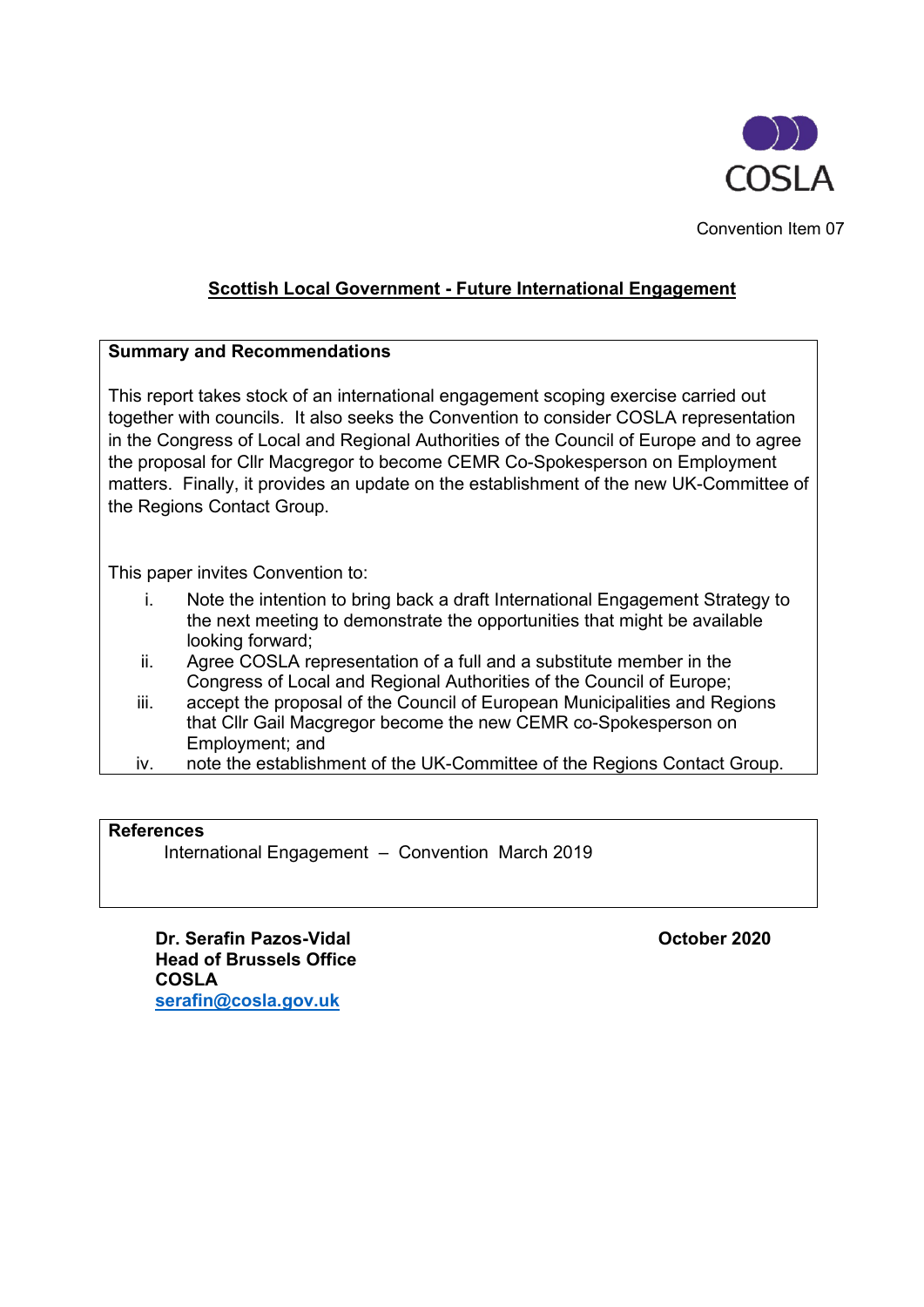

## **Scottish Local Government - Future International Engagement**

### **Purpose**

1. This report provides an overview of the existing European and international engagement for COSLA and makes a number of recommendations for future work post Brexit. The paper also considers our political representation in some of these bodies.

## **Current position**

2. COSLA has longstanding engagement in European and international arenas, most commonly together with sister organisations from other countries and through our European and international umbrella bodies - the Council of European Municipalities and Regions (CEMR) and United Cities for Local Government (UCLG). COSLA nominates and provides the secretariat for two members of the CEMR Policy Committee, one member (the COSLA President) in the UCLG World Council and two members of the Congress of Local and Regional Authorities. Our engagement with the EU Committee of the Regions will be maintained post Brexit as a result of the recent establishment of the UK-Committee of the Regions (CoR) Contact Group.

## **Proposed COSLA position**

### Scottish Local Government International Engagement

- 3. The COSLA Convention of March 2019 agreed a scoping exercise to map existing and potentially available opportunities of international engagement for Scottish Local Government.
- 4. COSLA Leaders then agreed that this should be an open-ended exercise. The primary aim was to raise awareness of the wide range of opportunities and examine the added value and practicality of existing or additional engagements, both on an individual basis and collectively as Scottish Local Government. It need not result in additional or reduced international engagement but provide information for each Council and COSLA to autonomously decide their way forward.
- 5. In summary, an extensive consultation has shown there is wide engagement at present being carried out by individual councils and COSLA. However, most is currently tied to EU policies and access to EU funding. Feedback from councils suggests that beyond that there is little awareness of the many other opportunities (even those that require little resourcing such as providing information through COSLA to OECD, Council of Europe, UN etc). Councils have thus found the overview and signposting provided by COSLA to be useful.
- 6. Consideration was also given to the activity of the various Local Government international bodies such as Council of European Municipalities and Regions or United Cities and Local Governments, among others. Reference was also made to the other UK local authority associations and their intentions post-Brexit in terms of international engagement. This has demonstrated the value of COSLA retaining an active presence in these organisations, both to Scottish Local Government as a whole and to individual councils.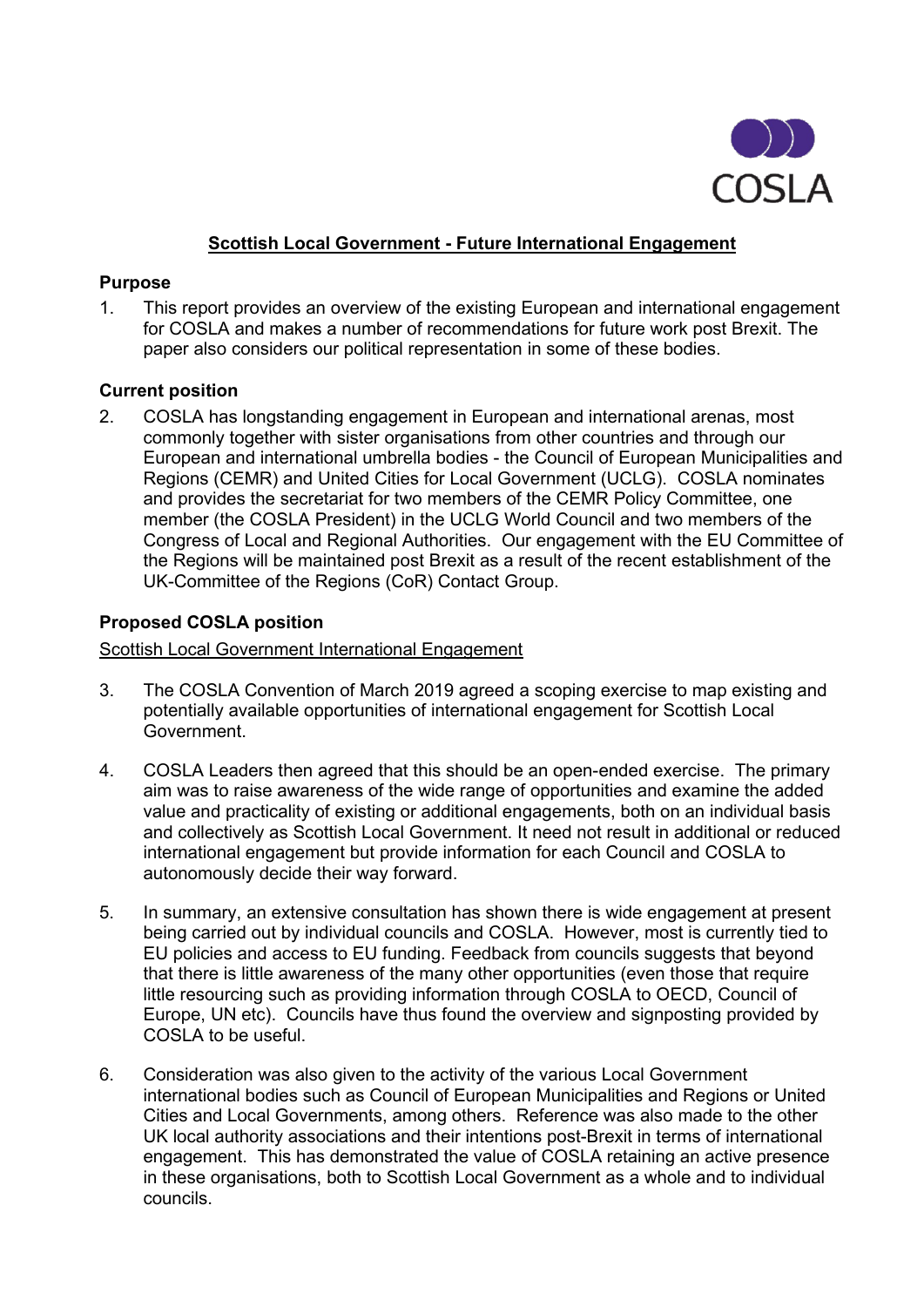- 7. Once the full implications of Brexit are understood in the new year, the suggestion is that officers bring back a draft International Engagement Strategy to Convention to demonstrate the opportunities that might be available looking forward.
- 8. Meantime, there are a number of appointments that require to be made.

## Nominations - Congress to new mandate 2021-26

- 9. The Congress of Local and Regional Authorities of the Council of Europe is an international pan European organisation representing subnational governments in the wider European continent. It is unrelated to the EU and the UK together with Russia, Ukraine, Turkey and others are also members.
- 10. One of the key roles of Congress is to monitor the application of the European Charter of Local Self Government. Members will be aware that the Scottish Parliament is currently considering transposing this into Scots Law, via Andy Wightman MSP's Private Member's Bill.
- 11. COSLA nominates, and through our European office, provides support to two Congress members, full and alternate. The Scottish Parliament does the same with two MSPs.
- 12. The next term of office of Congress will start, as a result of COVID-related delays, next March. However nominations need to be sent by the end of this year. Our present nominees are Cllr Brannan-McVey (North Lanarkshire) and Cllr Buchanan (East Renfrewshire) as her substitute. These nominations were made by Convention prior to the 2017 elections.
- 13. Convention is invited to consider COSLA's nominations to Congress for one full and one substitute member. The next opportunity to do so will be in 2024.

# Nomination - CEMR Spokesperson on Employment<br>14. The Council of European Municipalities and Re

- The Council of European Municipalities and Regions (CEMR) is COSLA's pan-European body and the main platform for our cooperation with our sister organisations from the wider European continent as well as internationally as regards the European Union, the Council of Europe, the Organisation of Economic Development and Cooperation (OECD) and the various agencies of the United Nations for local development and sustainable development goals.
- 15. COSLA is a very active member in CEMR. Cllr Heddle is our representative in the Policy Committee, equivalent to our Convention, and is also currently CEMR Spokesperson on Territorial Development.
- 16. Cllr Macgregor has also been an active member of the European Social Dialogue, the body that brings together Local Government employers and trade unions to discuss pan-European Employment legislation. In recognition of that active role and the wish to ensure that there is continued cooperation in social and employment matters between the UK and the EU post Brexit, CEMR has proposed that Cllr Macgregor becomes CEMR Spokesperson on Employment matters, a role that she will share with the Mayor of Fuenlabrada (Spain) Mr Javier Ayala.
- 17. No additional resources are required and CEMR will cover any supplementary cost involved in this role.
- 18. Convention is invited to consider whether to accept this invitation from CEMR for Cllr Macgregor to take on the role of CEMR Employment Co-Spokesperson.

#### CoR Contact Group/UK Joint Committee